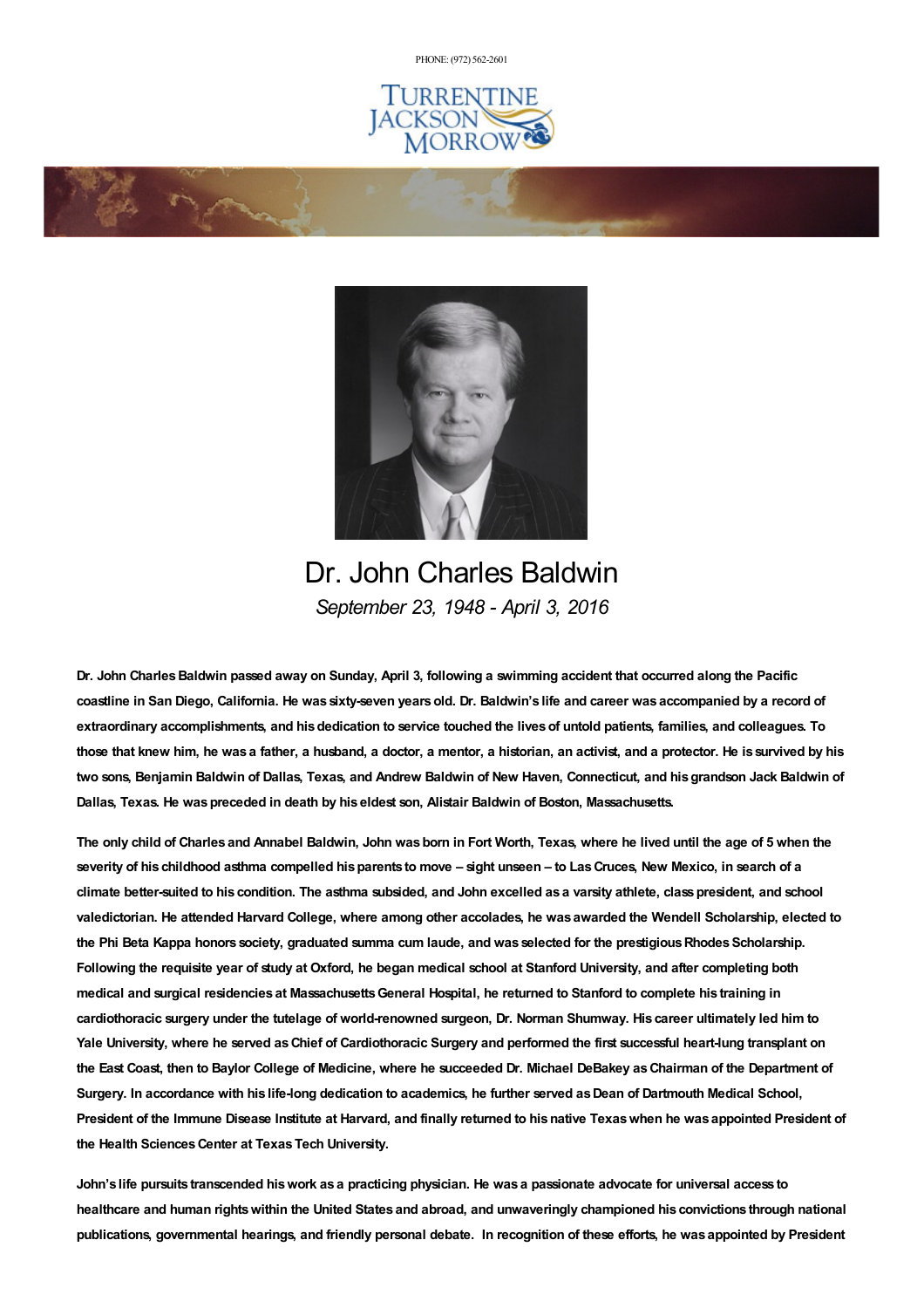Barack Obama to serve on the U.S. Defense Health Board - a federal advisory committee responsible for overseeing military healthcare. Though he never considered himself to be a "businessman," the breadth of his experience resulted in his participation on directorial boards of several Fortune 500 companies. An avid historian and admitted anglophile, John's interest in the life of King Edward VIII began during his time at Oxford, and he derived great pleasure from his small archival collection and the opportunity to share his efforts through graduate and undergraduate coursework. True to his generation, he was an admirer of the Kennedys. He was honored by the relationships he formed with members of that esteemed family, and was proud to have served on the board of the Robert F. Kennedy Foundation in defense of human rights throughout the world. He was a member of the Harvard University Board of Overseers, and cherished his long-time association with the institution that he credited with nurturing his love of knowledge. He had a fondness for books, was an avid reader, and was himself a story-teller at heart. A proud Son of the Republic of Texas, he spent much of his free time at his ancestral home in Anna, Texas, where he sought to preserve and venerate his family's legacy in the area. Most of all, he loved his family, who were blessed with the security of his unquestioned and unyielding support through any crisis - large or small. His life was one of extraordinary success and achievement, but he will be missed on a deeply personal level by the great many people that knew and loved him.

A graveside service will be held at 11am on Saturday, April 16, at Highland Cemetery in Melissa, Texas.

A memorial is also planned to honor John's life and career, to be held at the Texas Tech University Health Sciences Center on **Wednesday, April 20, at 4:30pm in Lubbock, Texas.**

**In lieu of flowers, the family requests that donationsbe made in John'smemory to:**

- **- The Cystic FibrosisFoundation (www.cff.org)**
- **- St. Peter'sEpiscopal Church, McKinney, Texas (www.stpetersmckinney.com)**

# **Memorials**

*John, I'm in dismay. I just found out about your passing today (1/13/17) You were such a wonderful man. We had a lot of fun times (especially traveling) Thank you for being so good to my family. We are very grateful that you were in our life for almost a decade! My hope is that you knew our Lord & Savior, Jesus Christ.*

**BRITTAINY HOCKADAY - THOMAS, JANUARY 13, 2017**

*I met Dr. Baldwin several years ago and we became friends. He was always willing to help in every way possible when I needed it. I am so saddened by his passing and will miss him.*

#### **JARROD QUALLS, JULY 12, 2016**

*I am greatly saddened to learn of the passing of Dr. John Charles Baldwin. I'm sending your family my most sincere condolences and deepest sympathy on*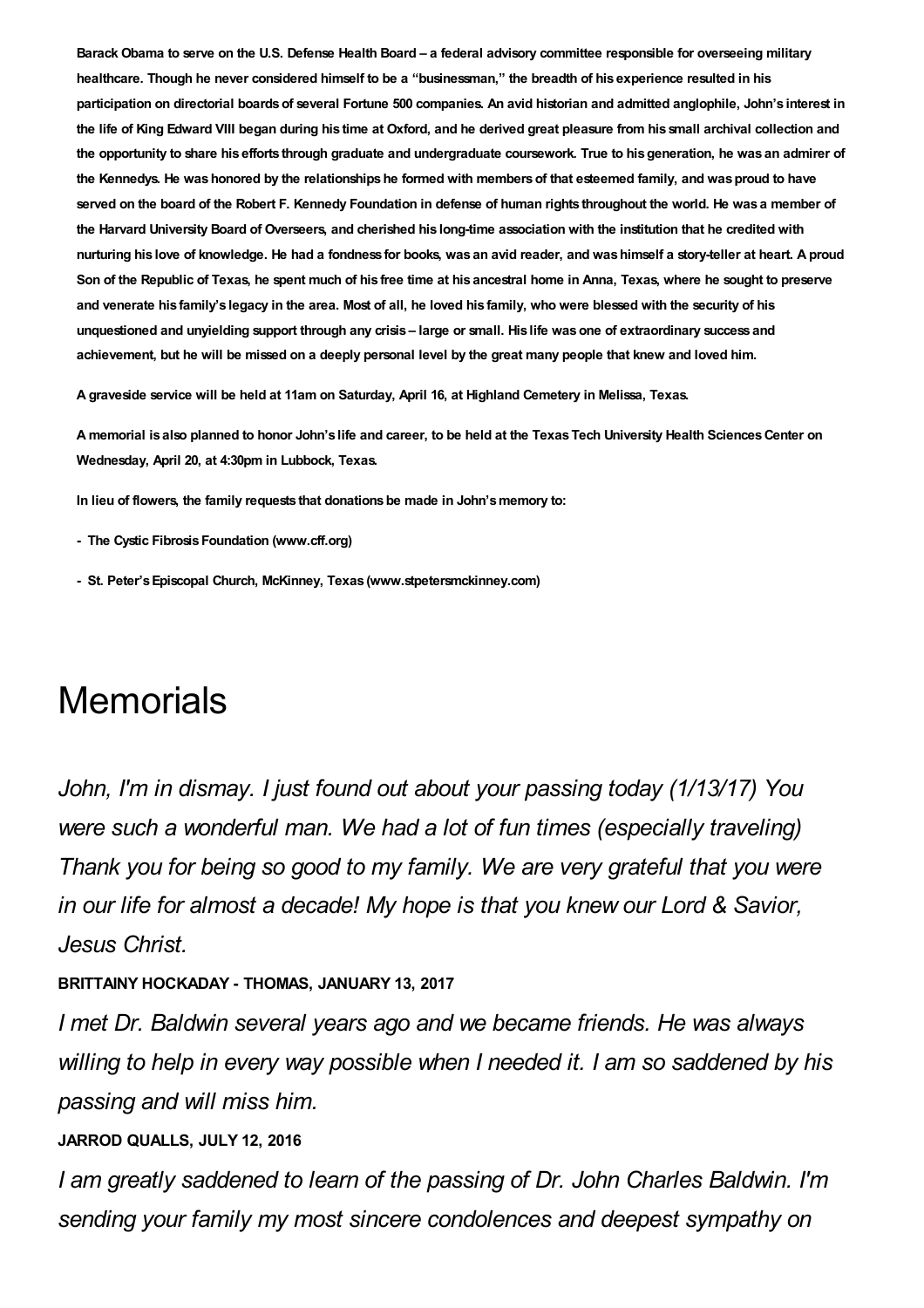*this big loss. Dr.Svetlana Kishchenko School of Population and Public Health University of British Columbia, Faculty of Medicine 127-2206 East Mall, Vancouver, BC V6T 1Z3 Tel: 604.822.3990 Email:*

*Svetlana.kishchenko@ubc.ca*

## **SVETLANA KISHCHENKO, JUNE 13, 2016**

*I am shocked and saddened to hear of John's passing. In addition to being one of Las Cruces High School's "best and brightest", he was also a very kind, compassionate, caring man with a highly evolved sense of humor. He possessed that very rare ability to be both in the highest realm of intellect while still being "cool". John was truly a hero and an exceptional, standout individual. I am heartened to see that he has brought what seems to be 2 very fine young men into the world and grandchildren, as well. This world is much better off due to John's presence here for his 67 years. Not only his numerous extraordinary accomplishments, accolades and achievements that he accumulated, but from a karmic perspective, he truly gave much more to our planet and wellbeing than could be expected from a human being. My only major complaint about John is that I didn't spend anywhere near the amount of time with him since high school that I would have liked to. I now will cherish and deeply appreciate the two interactions that I had with him at previous reunions. My deepest condolences to the family. May you be strengthened by the fact that you were honored and blessed to have him in your lives and in the case of his sons and grandkids, in your genes and that you will be further blessed by passing those genes on. Whenever you start to miss, long and mourn him, do yourself a favor: Immediately stand up, look in a mirror or look at other offspring of him, either in photos or live, and be comforted by knowing that his soul, essence and sprit is still very strong and blessedly present in you and other offspring as well and will continue to live and thrive as long as his gene pool is passed on. To you, Mrs. Baldwin, you can be extremely proud and satisfied that you contributed to your wonderful family both genetically and in the loving years you spent with John. I actually was hoping that John would be attending the 50th reunion (I'll be missing the 49th) so that I could spend a*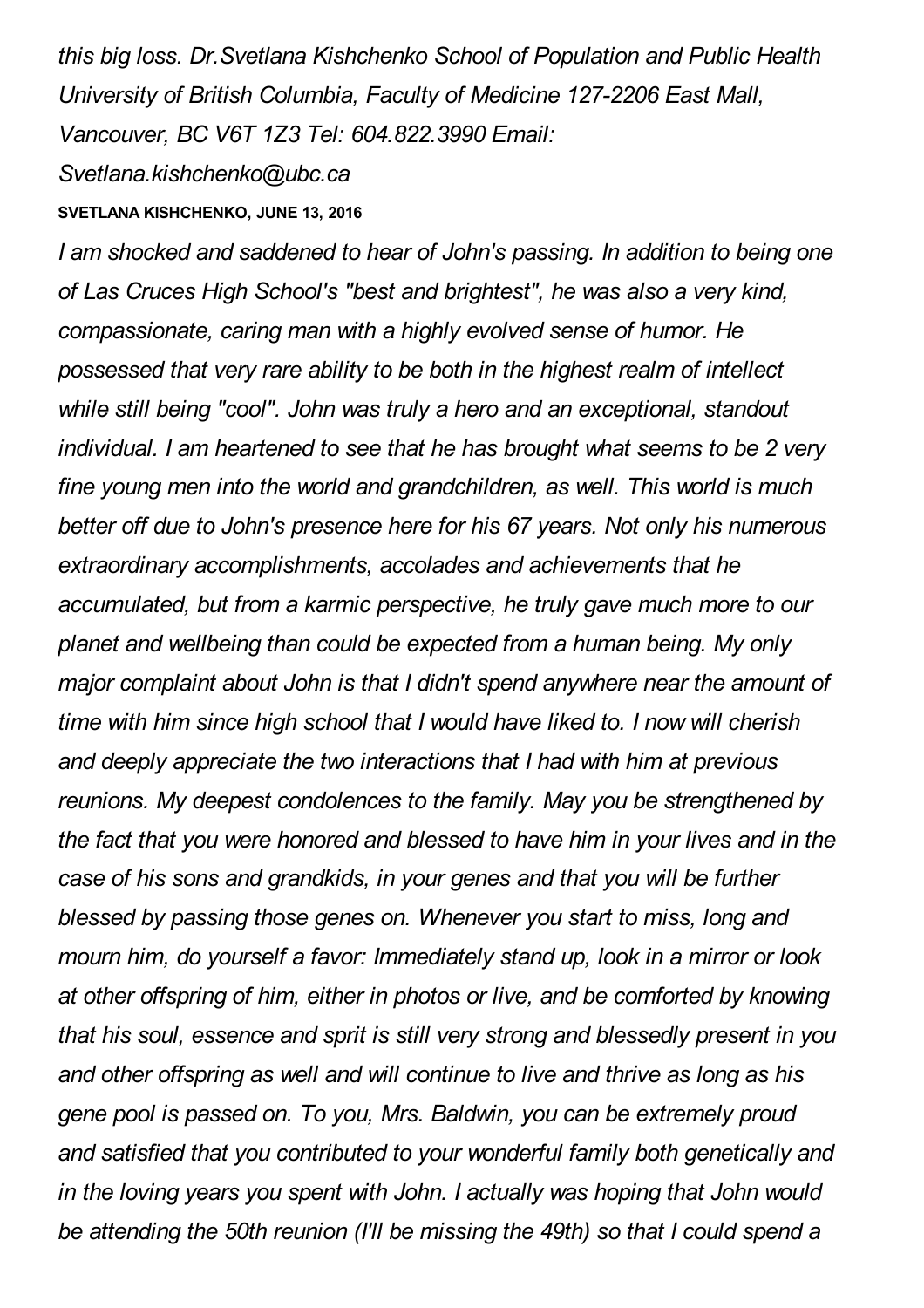*few precious moments with him catching up and introducing him to my new family, my wife Monika and children Nathan and Lola, especially since he knew my parents whom they were named after. Instead, I will cherish his blessed memory. Sorry for the late response, but I just NOW was informed of his passing in the memorial section of our class reunion website.* **DAVID WEISELMAN, JUNE 6, 2016**

*It was a privilege to work with Dr Baldwin in his role as a member of the Defense Health Board. He will be greatly missed.* **DOUG ROUSE, MD, APRIL 27, 2016**

*Our family had known the Baldwin family, John and his parents since John started first grade here in Las Cruces, New Mexico, at Alameda Elementary School. He and our son were in the same grade and room and were good friends all through school. They graduated from Las Cruces High School together in May 1967. John was in our home numerous times during those twelve years and we loved him. He was a fine young man and excelled in the band and his academics. We were so sad to hear of his tragic death and our sympathy goes to his sons and family. May God bless and give you the strength and guidance you need at this sad time. The Carver Family, James, Jeanne, Keith and Sharon Carver King*

#### **JEANNE CARVER, APRIL 21, 2016**

*Our deepest sympathy to the Baldwin family. We have fond members of Dr. Baldwin both as a parent at St. Thomas's Day School and as a parishioner at St. Thomas's Church. He will be missed. Fondly, The Acquavita Family* **FRED AND MARIE ACQUAVITA, APRIL 15, 2016**

*James West and family - Our deepest sympathies for your loss. May you find comfort in the memories made and the many many lives that John touched. God Bless*

### **MARSHALL & TRACEY EIDSON, APRIL 14, 2016**

*To family and friends of Dr. Baldwin, I am sorry for your loss. May your memories cause you to smile often in the days ahead. I hope the promises recorded at Revelation 21:3-5 be comforting to you during your time of grief.*